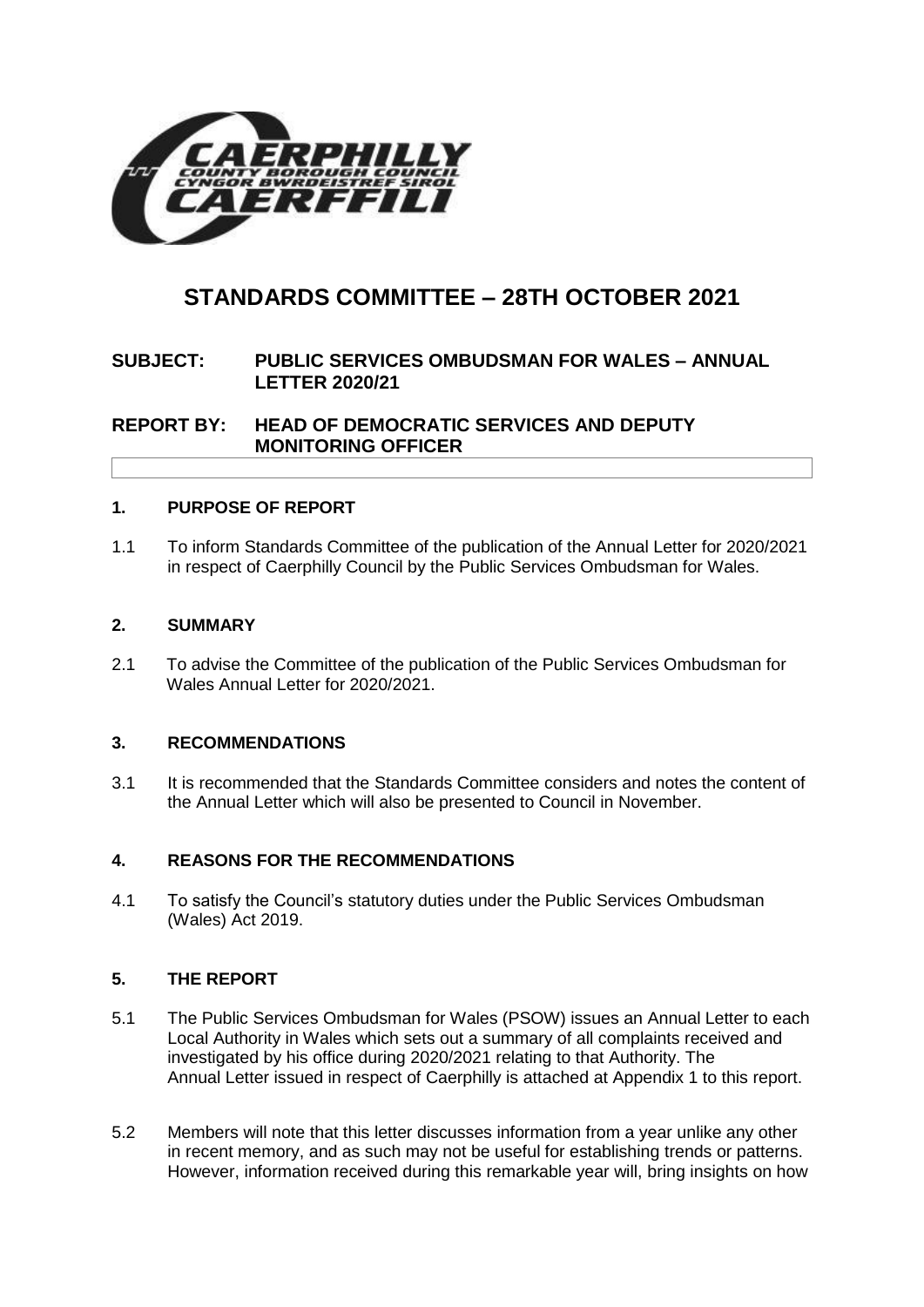public services reacted in the face of unprecedented demand and the most difficult of circumstances.

- 5.3 In general during the past financial year, the Ombudsman has intervened in (upheld, settled or resolved at an early stage) the same proportion of complaints about public bodies, 20%, compared with 2019/20. The overall number of new complaints regarding local authorities decreased by 12.5% compared with last year which reflects the reduction in complaints being reported during the Covid-19 pandemic. The Ombudsman's office intervened in a similar proportion of the cases closed as in the previous year (13%).
- 5.4 However, a higher proportion of Code of Conduct complaints were referred to a Standards Committee or the Adjudication Panel for Wales: 3.4% compared to 2% in the previous year. This higher referral rate was also accompanied by a sharp increase in the number of Code of Conduct complaints received.
- 5.5 Members will note the Letter refers to Own Initiative Investigations which were progressed with the first relating to Local Authority Homelessness Assessments launched in September 2020. This has since been reported on the Ombudsman's Website <https://www.ombudsman.wales/own-initiative-reports.>
- 5.6 In addition the Ombudsman issued two new publications 'Our Findings' and the first Equality Report. 'Our Findings' will be accessed via the PSOW website and replaces the quarterly casebooks. The first Equality Report highlights the work done to improve equality and diversity, and to ensure that the service is available to people from all parts of society.
- 5.7 All Local Authorities in Wales continued to submit data about the complaints they handled to the Complaints Standards Authority (CSA) during 2020/21. The data submitted for 2020/2021 shows: • Nearly 12,000 complaints were recorded by Local Authorities • This equates to 3.77 for every 1000 residents. • Nearly half (44%) of those complaints were upheld. • About 75% were investigated within 20 working days. • About 9% of all complaints closed were referred to PSOW. The CSA has since published the data for the first quarter of 2021/22 on the PSOW website. <https://www.ombudsman.wales/published-statistics/>
- 5.8 In relation to Caerphilly's data, a summary of the complaints of maladministration service failure is included in the Annual Letter. The data is self-explanatory and therefore no further comment is offered other than to ask the Committee to note the following.
- 5.8.1 The Ombudsman received 46 complaints relating to Caerphilly compared to 49 last year broken down as follows with the previous years' figures in brackets.

| <b>Adult Social Services</b>                 | 3 |     |
|----------------------------------------------|---|-----|
| <b>Benefits Administration</b>               | O |     |
| <b>Children's Social Services</b>            | 9 | (8) |
| Community Facilities, Recreation and Leisure | 0 | (0) |
| <b>Complaints Handling</b>                   | 5 | (5) |
| Covid <sub>19</sub>                          | 0 |     |
| Education                                    | 1 | 2)  |
|                                              |   |     |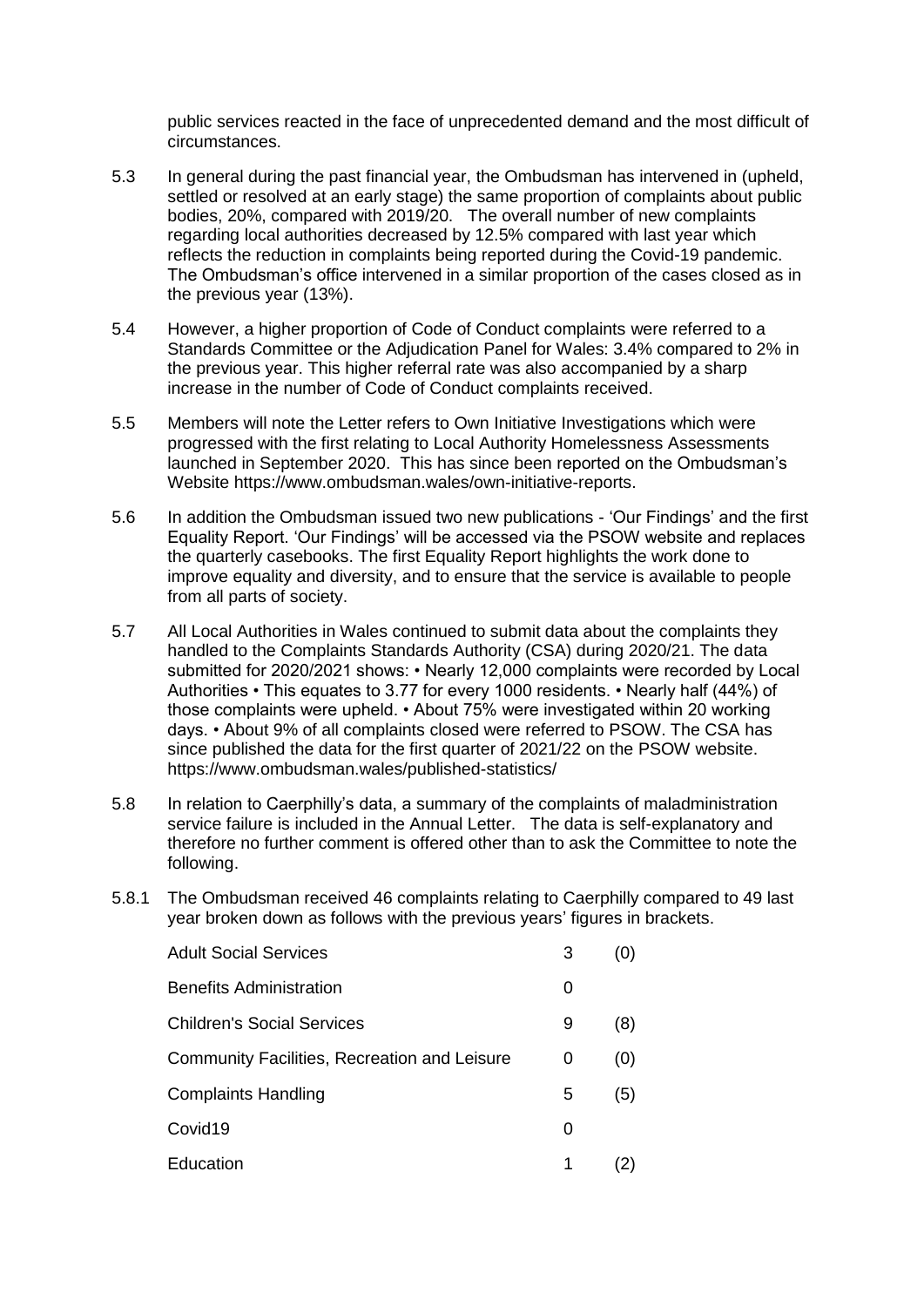| <b>Environment and Environmental Health</b> | 4               | (5)  |
|---------------------------------------------|-----------------|------|
| Finance and Taxation                        | 0               | (0)  |
| Housing                                     | 13 <sup>°</sup> | (19) |
| Licensing                                   | 0               |      |
| <b>Planning and Building Control</b>        | 10              | (5)  |
| Roads and Transport                         | 0               | (4)  |
| <b>Various Other</b>                        | 1               | (1)  |
| Total                                       | 46              | (49) |

- 5.9 The Complaint Outcomes are set out in section C with 3 referrals requiring early resolution/voluntary settlement. The comparison figures with other authorities in Wales is set out in section D.
- 5.10 The Letter also includes a summary of the Code of Conduct complaints relating to members of the Council and Town and Community Councils. In relation to Code of Conduct complaints for Caerphilly council, two were discontinued, there was no evidence of a breach in respect of one matter and one was referred to the Adjudication Panel for Wales.

There was one referral in relation to Bedwas, Trethomas and Machen Community Council where there was no evidence of a breach.

#### 5.11 **Conclusion**

5.12 Members will note that the Ombudsman has asked Councils to take the following actions

• Present the Annual Letter to the Cabinet to assist members in their scrutiny of the Council's complaints performance and any actions to be taken as a result.

• Engage with the Ombudsman's Complaints Standards work, accessing training for your staff and providing complaints data.

• Inform the Ombudsman of the outcome of the Council's considerations and proposed actions on the above matters by 15 November.

- 5.13 Whilst the Ombudsman has asked that the Annual Letter be reported to Cabinet this Council's reporting process is to the Standards Committee and full Council which provides all members with the ability to review the referrals to the Public Services Ombudsman for Wales.
- 5.14 In relation to the work with the Complaints Standards Authority, complaints officers within Caerphilly undertook training last year which has also been rolled out to staff across all service areas and four training sessions are being held in October with approximately 80 officers attending.
- 5.15 The Ombudsman will be advised of the presentation of this report to the Standards committee and Council together with the outcomes.